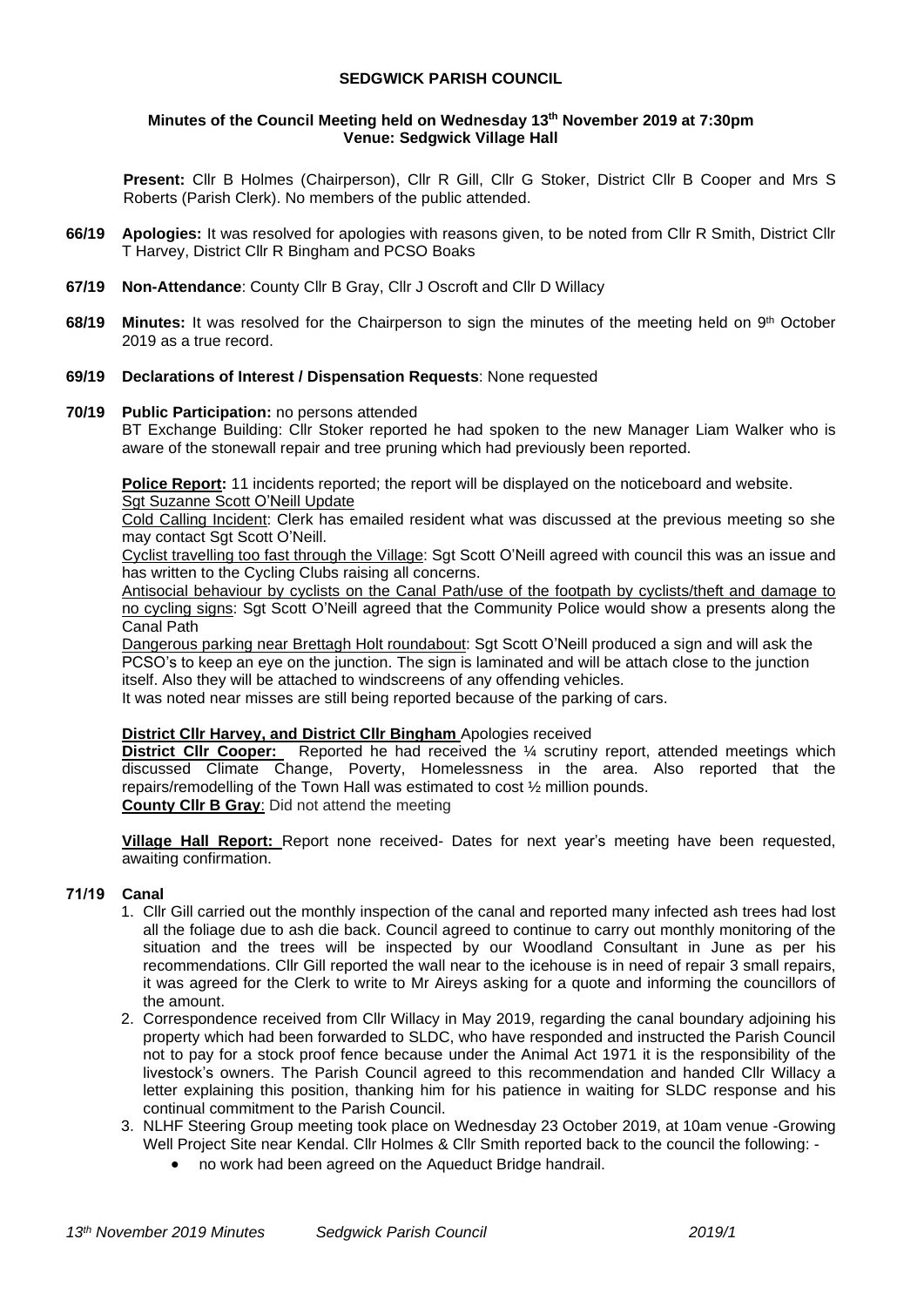- Stainton aqueduct rebuild is behind schedule but should be open soon Stainton Parish Council expressed concern that the access for residents onto the canal was not part of the project.
- Work on the Sport England funded Crooklands to Wells Heads Lane 2m wide Cycle Path will begin imminently. Stainton repeated strong opposition to path which goes through their Parish.
- Public Engagement; A stonewalling course, a batwalks and an oral history event have taken place and CH is working with Lancaster University on a project to promote the history of the Canal particularly the gunpowder industry at Sedgwick. Contributors are being sought. We have included CH's appeal for contributors in our Xmas newsletter and on the website.
- Kate Rodenhurst (evaluation consultant) explaining how she was trying to gather information so she could evaluate the project.
- Future events formalised runs along the path eg Jogging Pals are organising a fun run from Crooklands to Hincaster to celebrate the reopening of the Stainton Aqueduct - arrangements for parking and other logistics tbc
	- The Light & Sound event that is key to winning the lottery bid has been moved from Hincaster to Kendal Torchlight
	- Date & venue of next meeting 29th January 2020
- 4. Cllr Holmes reports that the person responsible for the Canal Pathway is CCC David Gibson, Senior Countryside Officer and the Clerk has contacted him with concerns regard to the footpath repair and vandalism.

# **72/19 Planning**: **Planning Application**

**Application with a Decision** – SL/2019/0628 19 Castle View – single storey side extension – Grant agreed with Conditions

**Received Application –** SL/2019/0887 The Lodge Sedgwick – two story side extension- Invalid SL/2019/0888 The Lodge Sedgwick – two story side extension to west side of house- Listed Building - No Decision. The Council has not formally received the application but will ask for it to be considered in the January meeting.

# **73/19 Highways/Footpaths**

- 1. The Highways report was reviewed. Outstanding faults are still being assessed. Addition repairs have been reported a pothole near Castle View and a pothole near the railway bridge on Crosscrake Lane. We think emergency gas repairs closed Crosscrake Lane for 5 days last week, Council had not been informed of this closure.
- **2.** Sedgwick House Management Committee advised Council they were not responsible for the stonewall repair but the person who was had it in hand and it would shortly be repaired.
- **3.** The 552-bus service will finish next week but from **Monday 18th November provision of a service three days per week. The new schedule can be found on the website and Parish Noticeboard.**

# **74/19 Playground /Millennium Field**

- 1. Cllr Stoker has carried out the monthly check for November and reported the bins had been emptied and due to the time of year there was little usage
- 2. The wooden steppingstone is in need of a repair, It was agreed for the Clerk to contact Playdale who had supplied and fitted the equipment as it was thought it was under warranty, Clerk to report back at the next meeting

# **75/19 Website:**

Cllr Holmes reported the agenda, minutes and reports from the Octobers Council meeting had been added. The website usage is slightly down possibly because of the time of year.

# **76/19 Finance**

- a) Bank Balance as of 30 October 2019 Current a/c £11,048.15
- b) Payments Approved: Broadband Village Hall November £17.99, Clerk Salary & expenses Aug, Sept, Oct & Nov £1,449.96, Room Hire Village Hall for 2019 £150.00 and **Continental Landscapes Ltd, 2nd grass cutting payment 2019 (invoice not received but Clerk to contact the Cllrs before payment) £672.00 paid.**
- c) The Accounts Report from meeting dated 9 October 2019, including transactions cleared was signed.
- **77/19 Parish Council Precept and Tax base for 2020/21:** was discussed and referred to the next meeting for consideration and agreement.

# **78/19 Newsletter Update:-**

• Emergency Planning, Community Resilience and Neighbourliness: Household Emergency Plan leaflet have been ordered